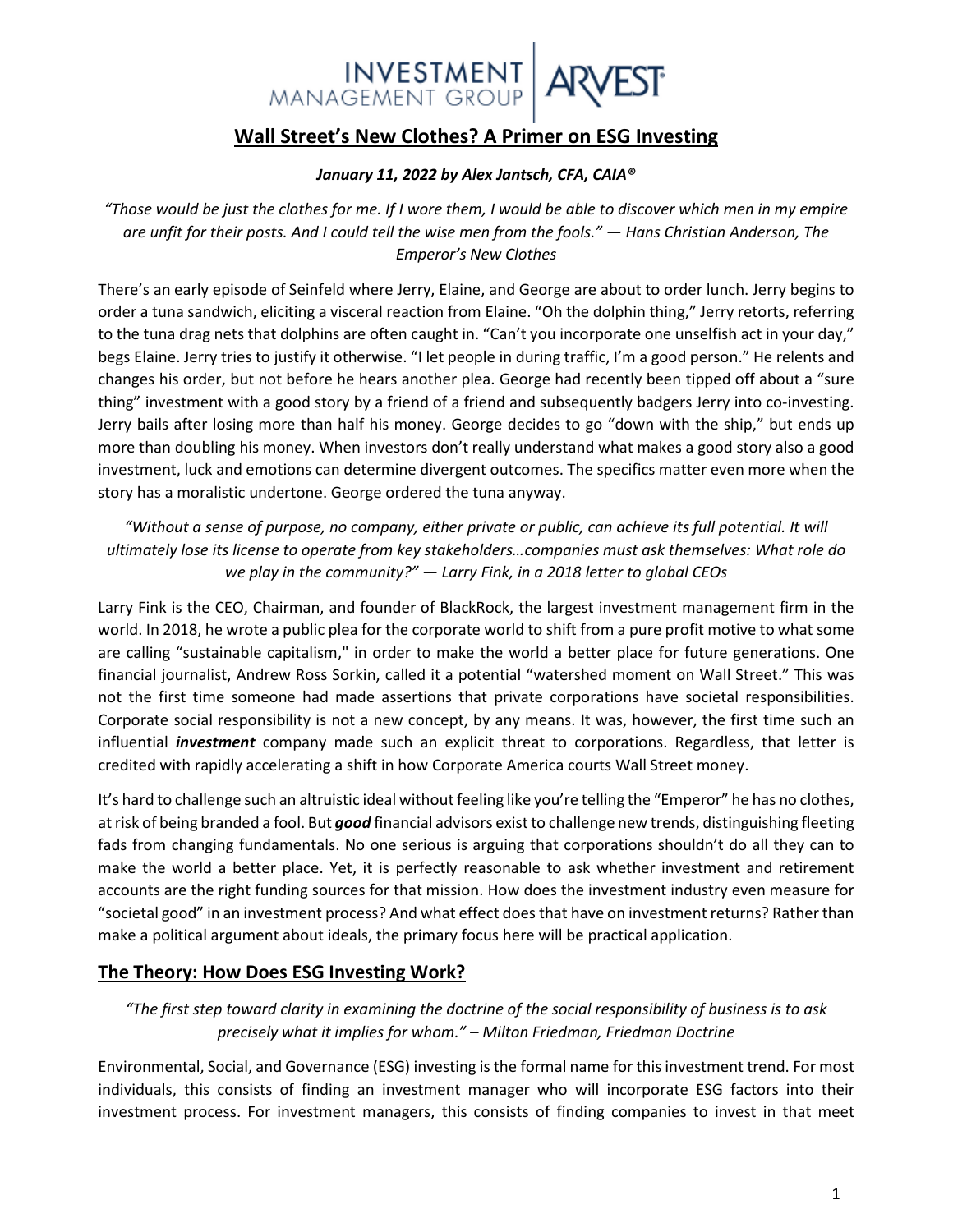elevated standards for how well a company helps improve society. Corporations rely on these investors to help fund business growth plans (or keep them afloat!), so executives are incentivized to appease them.

In theory, broader acceptance of ESG investing is supposed to increase funding costs for corporations that do not meet society's ESG standards because fewer investors are willing to give them money. In extreme cases, activist ESG investors can even directly influence higher costs in their quest to force change. Higher costs usually mean lower profits, all else equal. Regardless, it can be distracting to management's focus on business goals. In this scenario, broader acceptance of ESG investing alone might present a future risk to all investors. Even those who do not care about ESG issues. A potential self-fulfilling prophecy. This theory is unproven but is presented as an alternative to an established theory.

In 1970, economist Milton Friedman published an article stating that "the social responsibility of corporations is to increase its profits." This would become known as the Friedman Doctrine. It's been an influential guide for the relationship between corporate management and shareholders but is maligned by ESG activists. It is often misunderstood. His argument is chiefly that the decision to undertake any social responsibility initiatives that *might* affect profitability is that of the owners, i.e. shareholders, not the corporate executives. If increasing profits was not the company's sole objective, shareholders must explicitly sign off and customers must be told the potential impact these social responsibility "taxes" might have on the pricing of a company's product. This is what makes Larry Fink's plea different from the activists and corporate executives who pushed corporate social responsibility in the past. His firm represents those shareholders, explicitly incentivized by what they desire. The new theory is not in complete opposition to the old one, but rather an extension of it.

The point that Milton Friedman was making is that altruism isn't without costs. Take the recent actions by the Woman's Tennis Association (WTA). The WTA pulled all tournaments out of China indefinitely after the Chinese government supposedly silenced a global tennis star, Peng Shuai. It's objectively the right thing to do if the WTA wants to put pressure on China to change. Unfortunately, it is estimated that the WTA might leave more than \$1 billion of China based revenue on the table over the next decade<sup>1</sup>. The WTA had just over \$100 million in annual revenue in 2018 when they signed the agreement<sup>2</sup>. If they cannot replace that revenue, their growth plans are crippled. Economists call this "opportunity cost". This is an extreme example, and the WTA doesn't have to answer to public shareholders. The prudence of ESG investing comes down to whether public corporations save more from lower financing costs than any opportunity costs incurred for actively making the world a better place. That's a fine line, and you rarely get real change by walking a tightrope.

All of this is relatively easy to grasp, but the implementation of ESG investing is where it starts to get convoluted. Albert Einstein was fond of saying that the problem is more essential to identify than the solution, because if you can't identify the fundamental problem then the solution is impossible (and a waste of time and money). When investors are deciding whether to pay someone to help them invest based on the idea that they are participating in a solution, the most essential part of that process becomes understanding how good those investment managers are at measuring the problem.

### **Components of ESG: What Data is Being Measured?**

**Examples of Measurable Governance Factors** Directors - Structure/Independence | Regulatory Fines & Issues | Executive Compensation Transparency of Business Plans | Legal Fines & Lawsuits | Tax Strategy Political Lobbying & Donations | Supply Chain Management | Capital Allocation Corruption & Bribery Issues The Risk Management Cyber Security

*"If you can't measure it, you can't improve it." – Peter Drucker, Influential Management Consultant*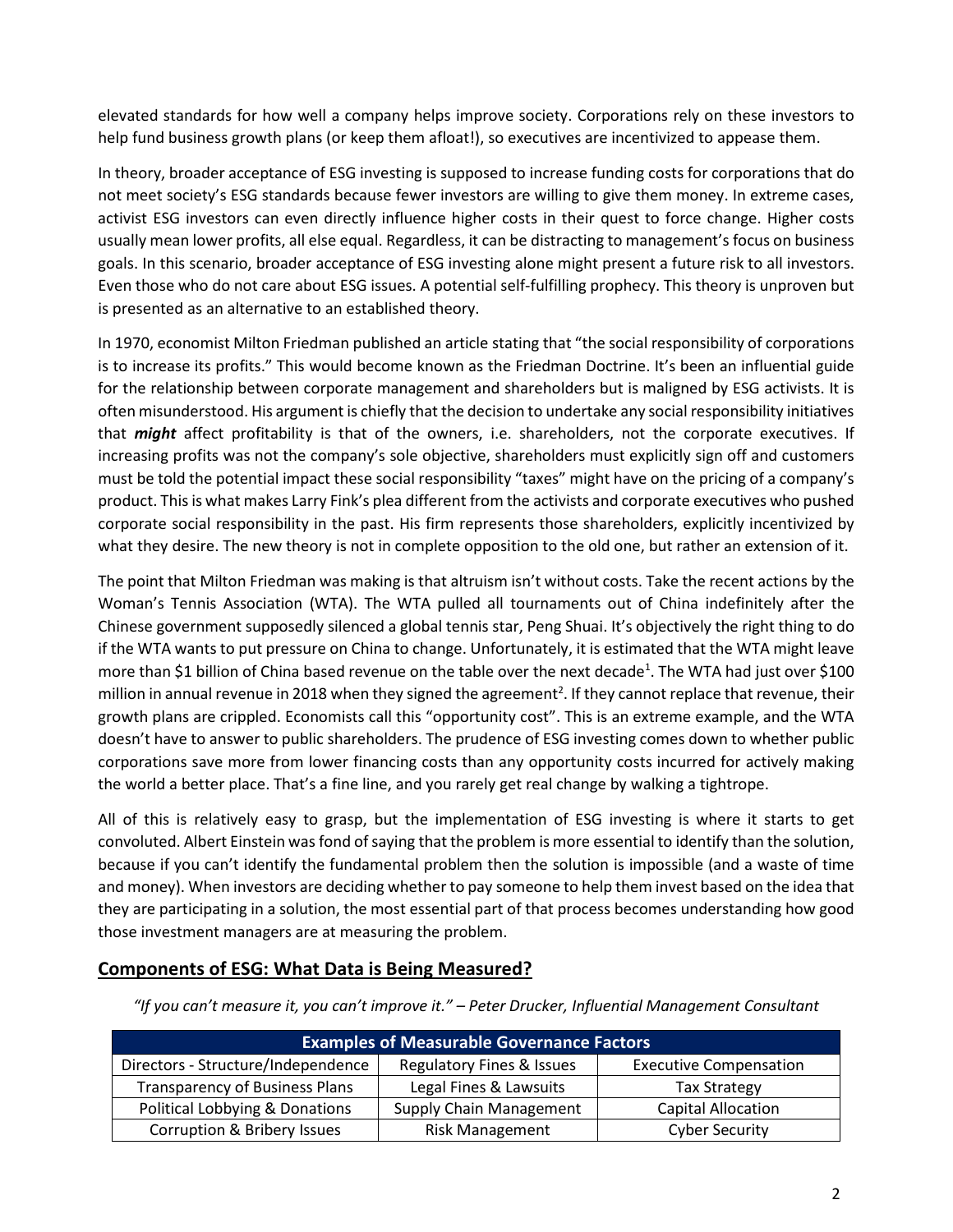"Governance" factors have been around the longest, by far. They typically span issues that have to do with efficient capital allocation, management oversight, executive compensation, etc. The idea is that a well-run company with good oversight and a good history of allocating capital to profitable projects is less likely to waste investor capital on money-losing activities or get the company in legal/regulatory trouble. This focus is as old as Wall Street. Warren Buffett famously likes to buy companies that are well run by an honest leader of good character, letting that individual continue to run the company. Broadly speaking, corporate governance factors are the "easiest" category of the three to measure because the revolution of databasing required corporate disclosures on governance issues already happened decades ago. There are grey areas, but many of these factors have proven effects on the investment risks and returns. Ensuring there are good stewards at the top of a company makes a big difference for investor faith in whether management can efficiently execute their goals, whatever they may be.

| <b>Examples of Measurable Environmental Factors</b> |                                        |                          |  |  |  |  |  |
|-----------------------------------------------------|----------------------------------------|--------------------------|--|--|--|--|--|
| <b>Energy Usage/Carbon Footprint</b>                | <b>Unsustainable Farming Practices</b> |                          |  |  |  |  |  |
| Renewable Energy Usage                              | Animal Welfare                         | <b>Product Lifecycle</b> |  |  |  |  |  |
| <b>Business Waste Management</b>                    | Deforestation                          | <b>GMOs</b>              |  |  |  |  |  |

"Environmental" factors came into the public fold next and are probably the most self-explanatory of the three categories. The goal is to identify the best and worst companies based on their environmental impact. Don't, however, confuse the obviousness for simplicity. For example, there are three scopes of carbon emissions that make up a carbon footprint. Scope 1 is direct carbon emissions, such as from a company car. Scope 2 consists of direct energy purchases, such as electricity and heat. Scope 3 is a catch all for indirect impacts throughout a company's supply chain. Scope 3 emissions reportedly account for 70% of a company's carbon footprint<sup>3</sup>, are difficult to accurately measure, and nearly impossible to mitigate completely without significant costs. The original "carbon neutral" push focused corporate efforts on "offsetting" emissions impact through funding environmental projects to earn "carbon credits". This process is prone to companies buying off their impact rather than mitigating it. The new mantra is "Net Zero Carbon", which focuses on direct reductions of corporate emissions with less focus on "offsetting" impact with carbon credits. This revolution began decades ago, but corporate environmental disclosures still aren't a global standard. The better the disclosures have gotten, the larger the problem seems, and the more the goalposts will continue to move. Even the best renewable energy technologies have environmental impacts when built to scale.

| <b>Examples of Measurable Social Factors</b> |                        |                                 |  |  |  |  |
|----------------------------------------------|------------------------|---------------------------------|--|--|--|--|
| Alcohol                                      | <b>Nuclear Weapons</b> | <b>Community Relations</b>      |  |  |  |  |
| Gambling                                     | Predatory Lending      | <b>Workplace Benefits</b>       |  |  |  |  |
| Tobacco                                      | For Profit Prisons     | <b>Workplace Safety</b>         |  |  |  |  |
| Civilian Firearms                            | <b>Gender Equality</b> | Forced/Immigrant Labor          |  |  |  |  |
| <b>Adult Entertainment</b>                   | Racial Equality        | Board of Dir. Diversity         |  |  |  |  |
| <b>Conventional Weapons</b>                  | LBGTQ+ Equality        | <b>Charitable Contributions</b> |  |  |  |  |

The evolution of "Social" factors is less linear and far more confusing. This category is the most broad, subjective, and hardest to measure of the three. Societal values are continuously evolving, whereas good corporate governance and environmental preservation are largely cross generational. That evolution is valuable to understand. Some of the earliest ESG investors were religious ("faith-based investing"), and they originally focused on easily definable social vices. No alcohol, gambling, adult entertainment, tobacco, etc. These investors mainly wanted to avoid being associated with businesses that promote *sinfulness*. That is a completely different, and far more attainable, investment goal than trying to financially punish corporations for not actively making the world a better place.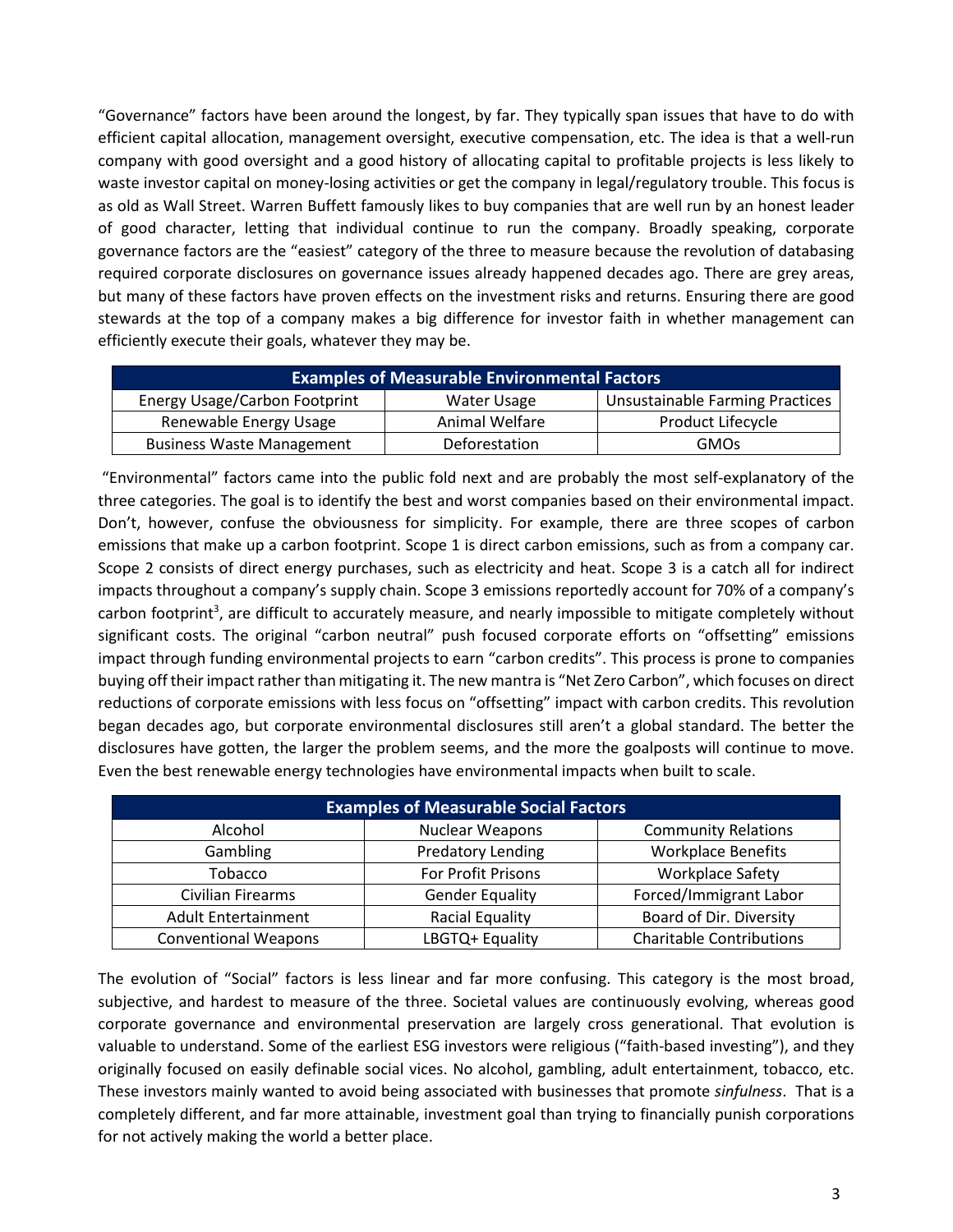The modern social movement is more concerned with progressive ideals of equality and community improvement than temperance. In many cases, investors who belong to the newer school are often fine with the social vices. It's not as important to many younger investors that Anheuser Busch makes alcohol, so long as they don't discriminate against women and minorities, don't use forced labor, and donate to community charities. These types of issues are paramount to faith-based investors too, but equality is far more subjective and difficult to measure than how much of a company's revenue is derived from alcohol sales. Additionally, the social issues religious investors care about may not always align with modern progressive ideals. Yet, all the above are often commingled into a morass of sometimes conflicting social values within most ESG investment strategies.

#### **ESG Ratings Companies: Who Is Measuring the Data?**

#### *"Measurement is fabulous. Unless you're busy measuring what's easy to measure as opposed to what's important." – Seth Godin, Influential Marketing Consultant*

Evaluating ESG issues is not the same expertise as investing purely for profit. Once investment managers realized the daunting a task of measuring ESG issues, the question turned to whether to build an entirely new expertise internally or outsource the work to a firm that already has the expertise. Investment managers naturally turned to their data providers for help. MSCI and Morningstar are two of the largest data providers to the investment management industry. In 2010, both MSCI and Morningstar acquired separate ESG ratings agencies to make a push for market share of the ESG ratings business. In the U.S., MSCI is currently the largest ESG ratings agency. Morningstar's Sustainalytics brand is a comfortable second.

ESG ratings agencies are similar to financial credit ratings agencies. They share a goal of trying to standardize the evaluation of corporate investment risks, but they differ greatly in scope. The goal of financial credit ratings agencies is to evaluate whether companies can pay their current financial obligations. That formula is some complex mix of cash in the bank plus expected cash earnings minus cash owed to financiers. Almost every needed datapoint for that is a required financial disclosure for every public company. Even with all the necessary disclosures, credit ratings gave investors false confidence leading up to the 2008 Financial Crisis.

The ESG ratings world has no helpful disclosure standards and a far messier mission statement. That is incredibly important to understand. It results in drastically different ESG ratings between providers. For example, ESG ratings agencies treat data that is unavailable or not provided by the company differently. Some assign the company a zero score for that specific issue, and some assign the company the median score for the industry peer group. Some use statistical modeling to guess the missing data. That is wholly uninformative to real ESG impacts, but influential nonetheless. It's difficult to understand the impact without seeing just how dissimilar ESG ratings are.

Correlation is a statistical measurement of the strength of a relationship between two variables, measured on a scale of -1 (not correlated, inversely related) to +1 (perfect correlation, identically related). We can use this measure to understand if different ratings agencies give the same company a similar rating, extrapolated across all public companies. The correlation of ratings made between each of the major U.S. *credit ratings agencies* is between 0.94 and 0.96, indicating minimal variation in the rating of most companies between different ratings agencies. On the other hand, the correlation of ratings made between each of the major U.S. *ESG ratings agencies* is between 0.07 and 0.74, indicating large differences in how each publicly traded company is rated by the different ratings agencies<sup>4</sup>. The cutoff point for being "highly correlated" is typically anything above 0.70. The average correlation between six ESG ratings agencies, analyzed by the CFA Institute in August 2021, was 0.35.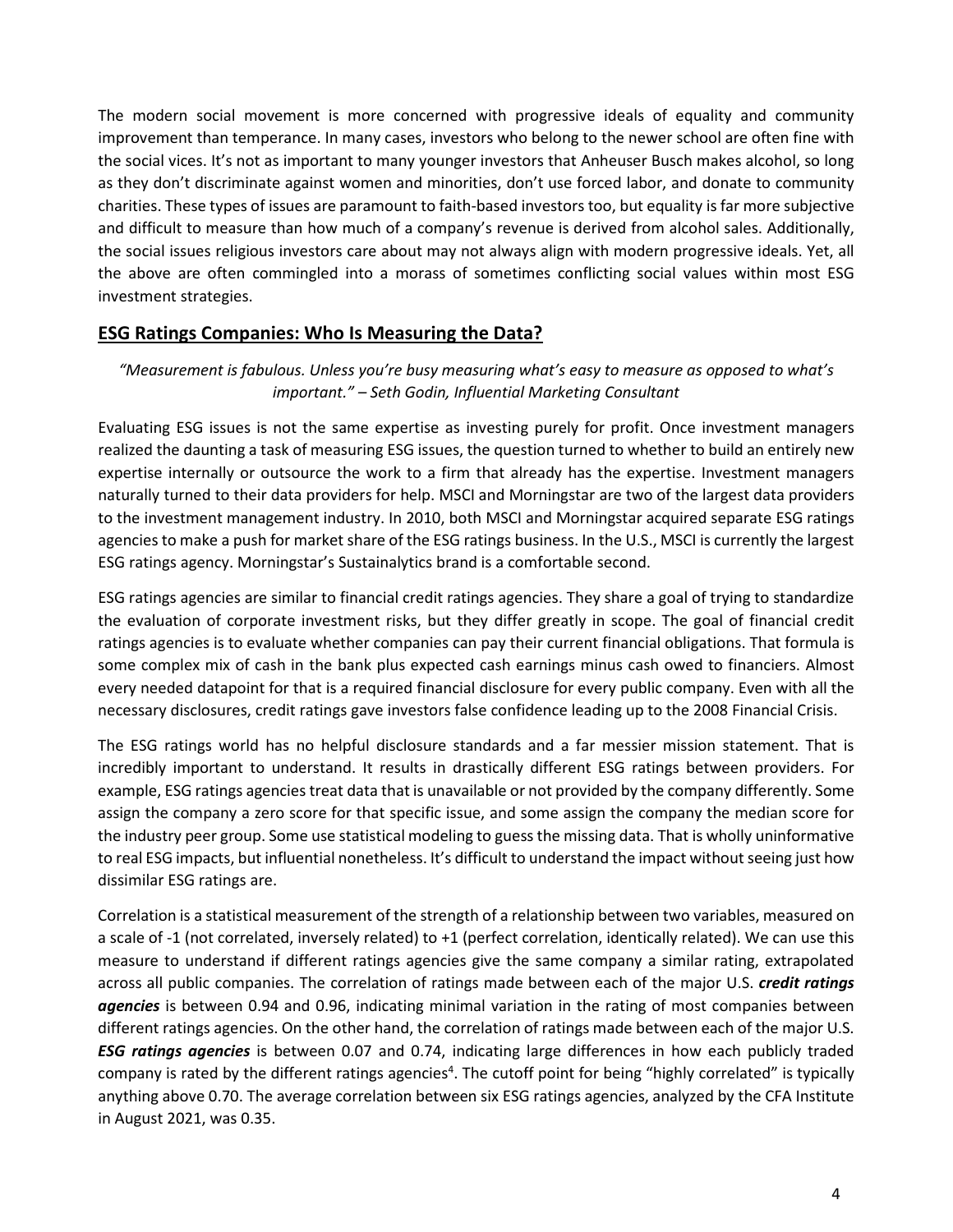| <b>Ratings Agencies:</b> | <b>MSCI</b> | S&P   | <b>Sustainalytics</b> | <b>CDP</b> | <b>ISS</b> | <b>Bloomberg</b> |
|--------------------------|-------------|-------|-----------------------|------------|------------|------------------|
| <b>MSCI</b>              |             | 0.357 | 0.351                 | 0.163      | 0.330      | 0.374            |
| S&P                      | 0.357       |       | 0.645                 | 0.350      | 0.139      | 0.744            |
| <b>Sustainalytics</b>    | 0.351       | 0.645 |                       | 0.293      | 0.217      | 0.584            |
| <b>CDP</b>               | 0.163       | 0.350 | 0.293                 |            | 0.070      | 0.441            |
| <b>ISS</b>               | 0.330       | 0.139 | 0.217                 | 0.070      |            | 0.213            |
| <b>Bloomberg</b>         | 0.374       | 0.744 | 0.584                 | 0.441      | 0.213      |                  |

#### **How Similar Are ESG Ratings Between Companies?**

*Source: CFA Institute, BDO USA LLP*

The lack of corporate ESG data disclosures can be overcome with time and effort. PriceWaterhouseCoopers, a major corporate accounting firm, is planning to hire 100,000 people over the next five years to address ESG reporting issues. That would be an increase of around 35% in their workforce<sup>5</sup>. The remainder of the "big four" accounting firms (Ernst & Young, Deloitte, and KPMG) are likely to follow suit to differing degrees. Many countries are starting to require corporate ESG disclosures. Europe has always been on the forefront here. India recently announced that it would require all companies to disclose ESG issues. The U.S. has not announced any formal requirements yet.

Requiring ESG data disclosures isn't a harbinger for progress on ESG issues. The more standardized the ESG disclosure and rating processes become the more companies begin to understand the rules of the road. This doesn't equate to real change, but rather corporate adaptation. European companies generally have better average ESG ratings than U.S. companies. Not necessarily because U.S. companies don't care as much about ESG issues, but because European regulators already paved that road. ESG ratings agencies sometimes resort to sending out corporate surveys, scrubbing websites, searching Google, polling consumers, etc. to get needed information for U.S. companies. It is still a cobblestone street on this side of the Atlantic.

### **ESG "Flavors": How Principled Is ESG Investing?**

*"Reactive people are driven by feelings, by circumstances, by conditions, by their environment. Proactive people are driven by values – carefully thought about, selected and internalized values." – Stephen Covey, Seven Habits of Highly Effective People*

Lack of easily measurable data aside, societal values aren't as black and white as a company's ability to pay back what they have borrowed. That creates an inherent opacity to ESG investing that makes it easy to overpromise and under-deliver without investors knowing any better. So, for the sake of simplicity, it is helpful to divide ESG investing into six categories based on how proactively each approach attacks ESG issues. It is easier to espouse values than it is to boldly follow them no matter the costs.





Reweighting ESG strategies seek to minimize investing in the worst rated corporations on ESG issues. An investment manager can take a broad index, such as the S&P 500, and apply their ESG standards to that universe of stocks. The resulting portfolio invests less (more) money in companies with lower (higher) ESG ratings than otherwise. This approach doesn't exclude many corporations from investment. Regardless, it is

*<sup>(</sup>Does Not Accurately Represent Magnitude of Proactivity, Only General Order)*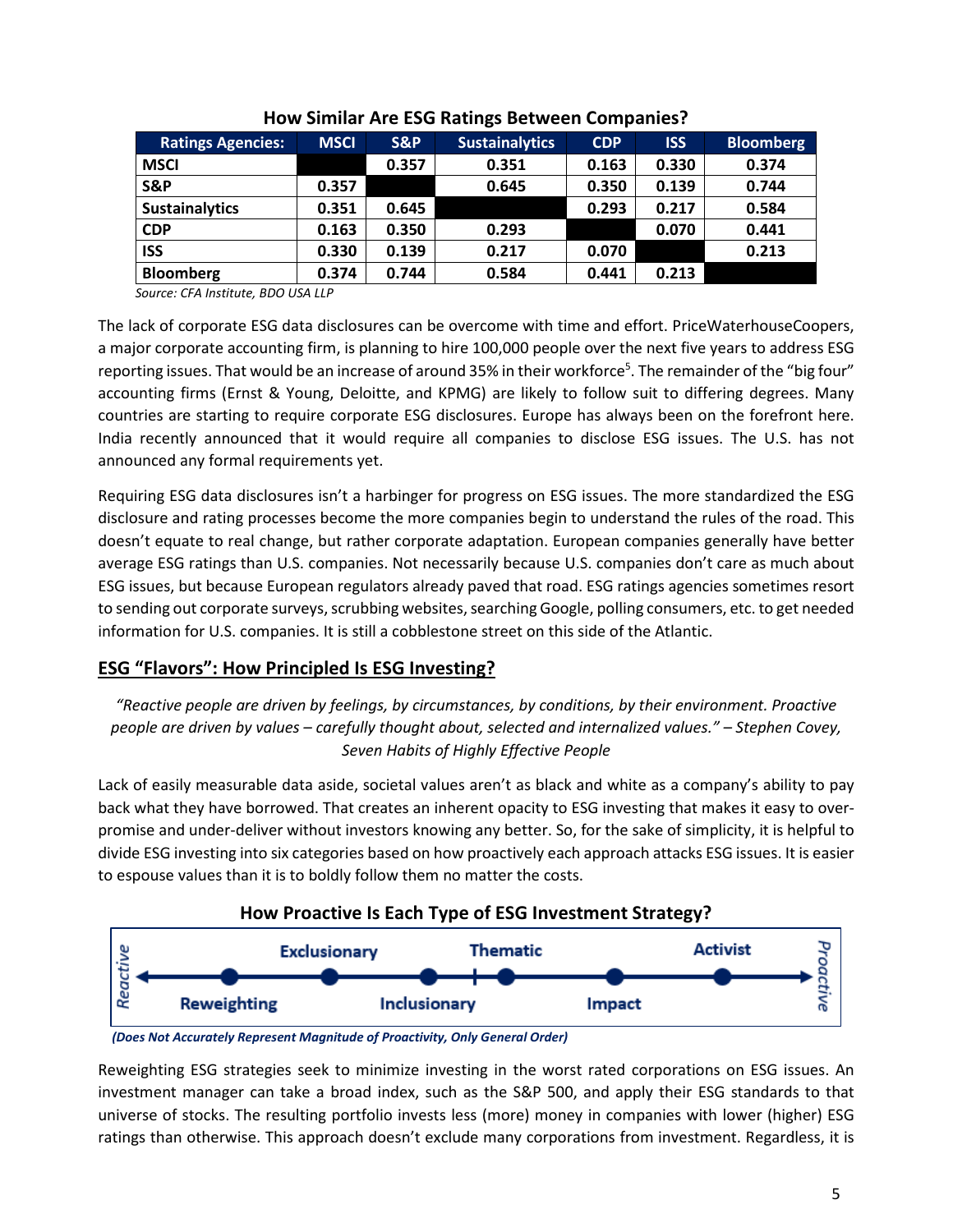an inherently reactive approach because you cannot measure relative ESG ratings until after data is gathered and analyzed. Since few companies are truly punished for a poor ESG track record within this approach, it is unlikely to force change quickly or negatively affect a corporation's cost structure.

Exclusionary ESG strategies take this a step further, by seeking to avoid investing in the worst rated corporations on ESG issues. Sometimes whole industries are excluded. An ESG ratings threshold or percentage of revenue from a specific business activity is outlined and any company that violates that rule gets eliminated. A common cutoff is companies rated in the bottom 20% or those with greater than 5% of revenue from the shunned industry. It is more proactive than simply reweighting, but still unclear whether this accomplishes the goal of forcing change in the worst companies. Combined, Reweighting and Exclusionary ESG strategies currently account for the vast majority of ESG-related investment assets.

Inclusionary ESG strategies seek the opposite of the Exclusionary approach, investing in only the best actors on ESG issues. Inclusionary approaches typically invest in a smaller number of companies and have higher standards to meet before investment. It's still a reactionary approach that relies on data measured after the fact, but focusing on rewarding only the best in each industry is more proactive than just eliminating the worst. This approach better incentivizes everyone, even median rated companies, to chase the gold standard.

Thematic ESG strategies often have a narrower, more proactive goal aimed at a solution to a specific problem within one of the three ESG categories. This is inherently forward looking. An example is an investment strategy focused on the global transformation from internal combustion engines to electric vehicles. Longterm, forward-looking leadership of this industry is impossible to predict, so the investment net is cast wide. If the "theme" is correct then the investment is likely successful, regardless of the losers along the way. At least, that's the theory. But the handoff from old industry to new industry isn't a clean break. Telsa may have gotten electric vehicles widespread attention, but their success awoke the formidable big budget research & development divisions at every major auto company. And for every Tesla, there will be many promising companies like Nikola, Nio, and Byton that lose investors a lot of money.

Impact ESG strategies are often focused on the project level, rather than the company level. This approach can either attack the current problem or focus on finding a long-term solution, but the goal is to better focus investments towards specific impact. The highest profile example of this type of approach is with "green bonds" or "sustainable development bonds," which are bonds issued to fund specific ESG related projects. This is the primary approach that provides investors access to ESG related investments in the bond market. Additionally, of the top 10 green bond issuers, seven are entities of global governments<sup>6</sup>.

Activist ESG strategies are the most aggressive at attacking the *current* problem. The goal of this approach is to mitigate future issues directly from the source. It requires a deep understanding of who the worst corporate actors are. Instead of running away from those companies, this approach requires investing in those companies to get a seat at the table with corporate management. It is an aggressive investment approach that can lead to volatile investment returns. As such, it is almost always offered as a private fund, available only to the already wealthy (i.e. accredited investors and qualified purchasers). The goal is to force management to change and become better at making the world a better place. The ESG police! Or are they firefighters?

Engine No. 1 is an activist investment company that is "purpose-built to create long-term value by driving positive impact through active ownership." In May 2021, they successfully won three seats on the board of directors at Exxon Mobil. They did this by convincing other Exxon investors to vote for their nominees, via a process known as a "proxy fight". Engine No. 1 only purchased around \$40 million of Exxon stock. Exxon is a \$289 billion company. This investment manager needed about 0.02% ownership and a lot of chutzpah to achieve the desired result. The proxy fight reportedly cost Exxon Mobil between \$35 million-\$100 million, a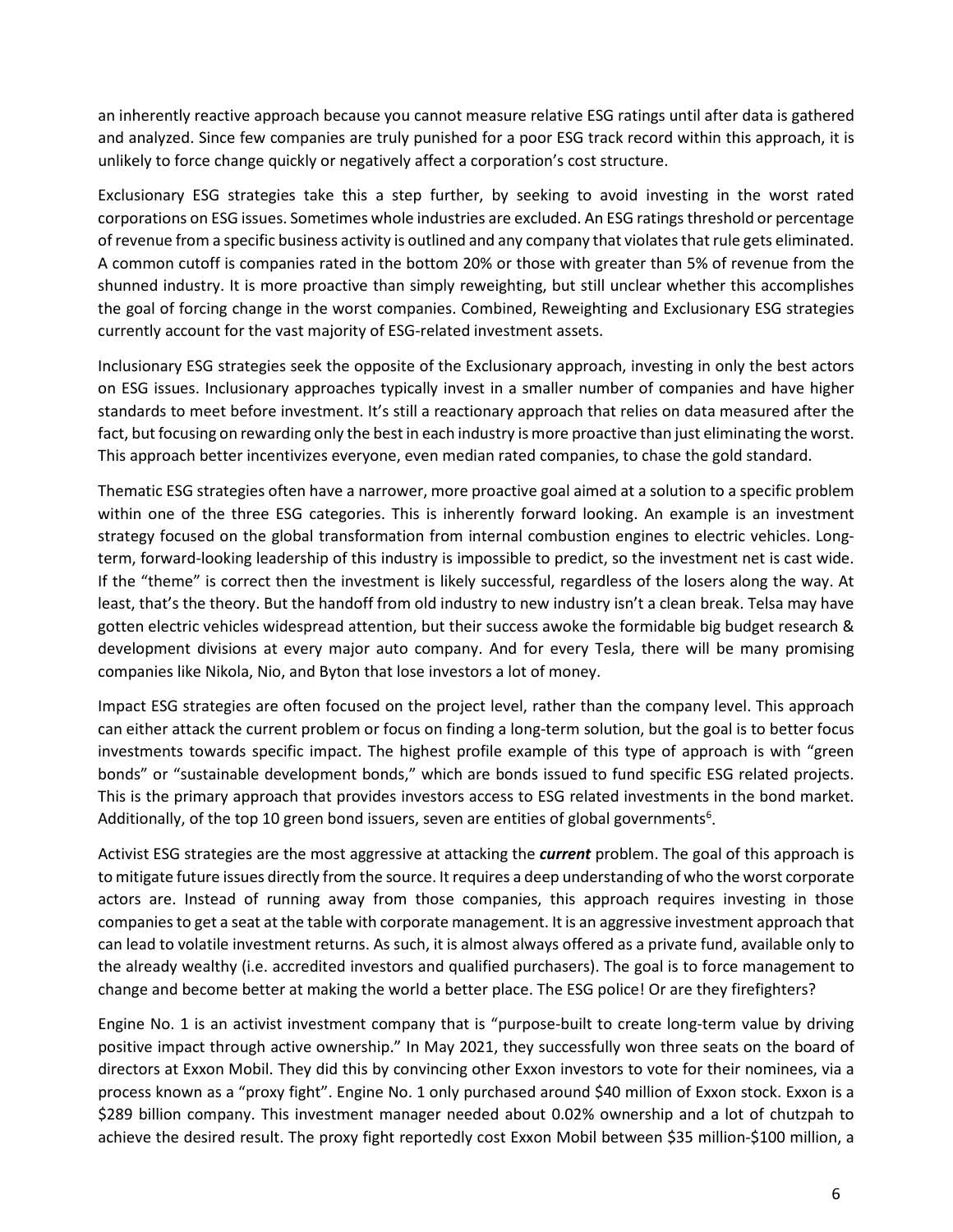direct effect of their lackluster ESG performance in the eyes of their investors. Engine No. 1's message resonated in a way that imposed real costs on Exxon. A real David versus Goliath story.

It's helpful to note that Jennifer Grancio, one of the founders of Engine No. 1, is an industry veteran. She cofounded BlackRock's iShares ETF business. Not coincidentally, the iShares platform is *the* largest ETF issuer and one of the largest ESG investors in the world. BlackRock, Vanguard, State Street, and Fidelity are Exxon's four largest shareholders, accounting for more than 20% of the company's shares<sup>7</sup>. Not an uncommon position for the four largest U.S. investment managers. It is hard to win any corporate proxy fight without convincing those four firms to vote for the cause. In this version of the story, David understood who had the real power to defeat Goliath. That is helpful in effecting change, but an uncomfortable concentration of Wall Street power that is still growing.



## **BlackRock's iShares ETF Business Currently Dominates ESG Investing**

*Source: Bloomberg LP*

## **Investor Implications: What Are the Costs of ESG Investing?**

### *"Everything has a price, but not all prices appear on labels" – Morgan Housel*

Let's get the sticker price of ESG investing out of the way. It is undeniably higher. In 2020, Morningstar found that ESG focused investment strategies had an average investment management fee of 0.61% versus 0.41% for non-ESG strategies<sup>8</sup>. A 50% premium. Building an entirely new expertise internally or buying the necessary data from an external ESG ratings agency is not free for investment managers. This provides reasonable justification to regulators for why ESG investing cost investors more. In this respect, ESG investing is a change in fortunes for Wall Street, reversing a decades long trend towards lower fees for investors. If it is truly valuable to investors, then the sticker price is not a problem.

The strongest argument for ESG investing being "valuable" to investors is that it lowers investment risks. There is real data to back this up for a lot of ESG issues, especially within governance. In the new age of social media shaming, any corporate misstep that becomes public spells a long night for the public relations team. Warren Buffett has long proved that public branding can help protect a company from competition or speed up their demise. But investors need to put this into perspective. ESG investing looks to help investors with *company specific* risks, not broader market risks. During market turmoil, investors are concerned with how the health of the economy affects corporate profits. Consumers often shift to cheaper products during economic stress,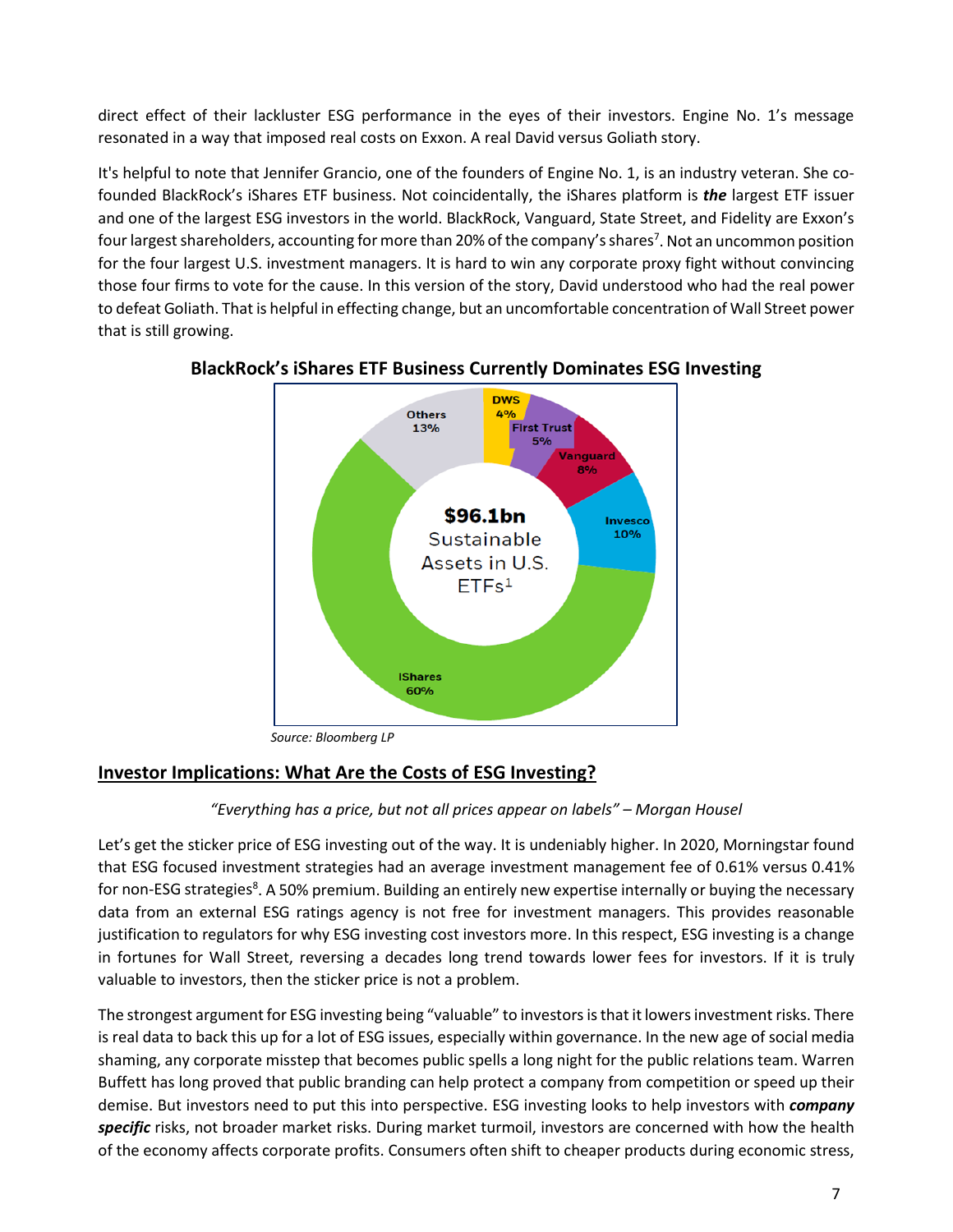disproportionately affecting profits of companies that offer higher priced products. The cheapest products are often produced by companies that don't adhere to higher ESG standards. ESG investing does not inherently protect capital in times of market turmoil. Only chicken soup for the investor's soul.

How ESG investing impacts investment returns is the wildcard. Since there is no discernable standard for ESG investing yet and new ESG issues are being incorporated every year, the true effect is hard to evaluate. The costs are visible and explicit. The benefits are often opaque and a moving target. Still, researchers at the University of Augsburg discovered an important point when they analyzed the effect of carbon emissions on investment returns. Using data from ESG ratings agencies, they divided all publicly traded companies by country and gave each country a combined "carbon beta" score based on sensitivity of each country's market to carbon risk. Countries like Brazil, Canada, South Africa, and the U.S. naturally have the higher carbon betas because these markets have a high number of traditional mining and energy companies that often get lower ratings. Europe and Japan have the lowest carbon betas. European governments were early adopters of regulatory standards for ESG issues. Japan's stock market is heavily concentrated in technology companies, the market sector the researchers found had the lowest median carbon beta.



#### **How "Green" or "Brown" Is Each Country's Public Stock Market?**

 *More brown = higher carbon beta. More green = lower carbon beta. Grey = not enough data Source: "Carbon Risk" by Görgen, Jacob and Nerlinger, University of Augsburg* 

To make the analysis of investment returns easier, the researchers broke the world into quintiles based on each country's carbon beta. What they found was that both the "greenest" (top 20%) and the "brownest" (bottom 20%) groups, "exhibit risks stemming from the uncertain transition process from a carbon-based to a low-carbon economy." Higher carbon risks did have a negative effect on investment returns, but so did the lower carbon risks. It was the quintiles in between that offered better risk adjusted returns. The takeaway is that both extremes, proactive change and ignorance of change, have real investment costs. This explains why the more proactive ESG approaches often have more volatile performance. What it also means is that there is a fiduciary argument to be made that the most reactive ESG approaches, such as Reweighting and Exclusionary strategies, could be more prudent because they have higher exposure to the middle of the pack than the extremes. The tradeoff is that more reactive approaches don't effect much change.

There are obvious examples of the market no longer rewarding profitable, high ESG risk companies with the valuations they once did. The tobacco industry is a money printing machine. The industry, in general, has been one of the best long-term investments in the history of the stock market. Now tobacco companies routinely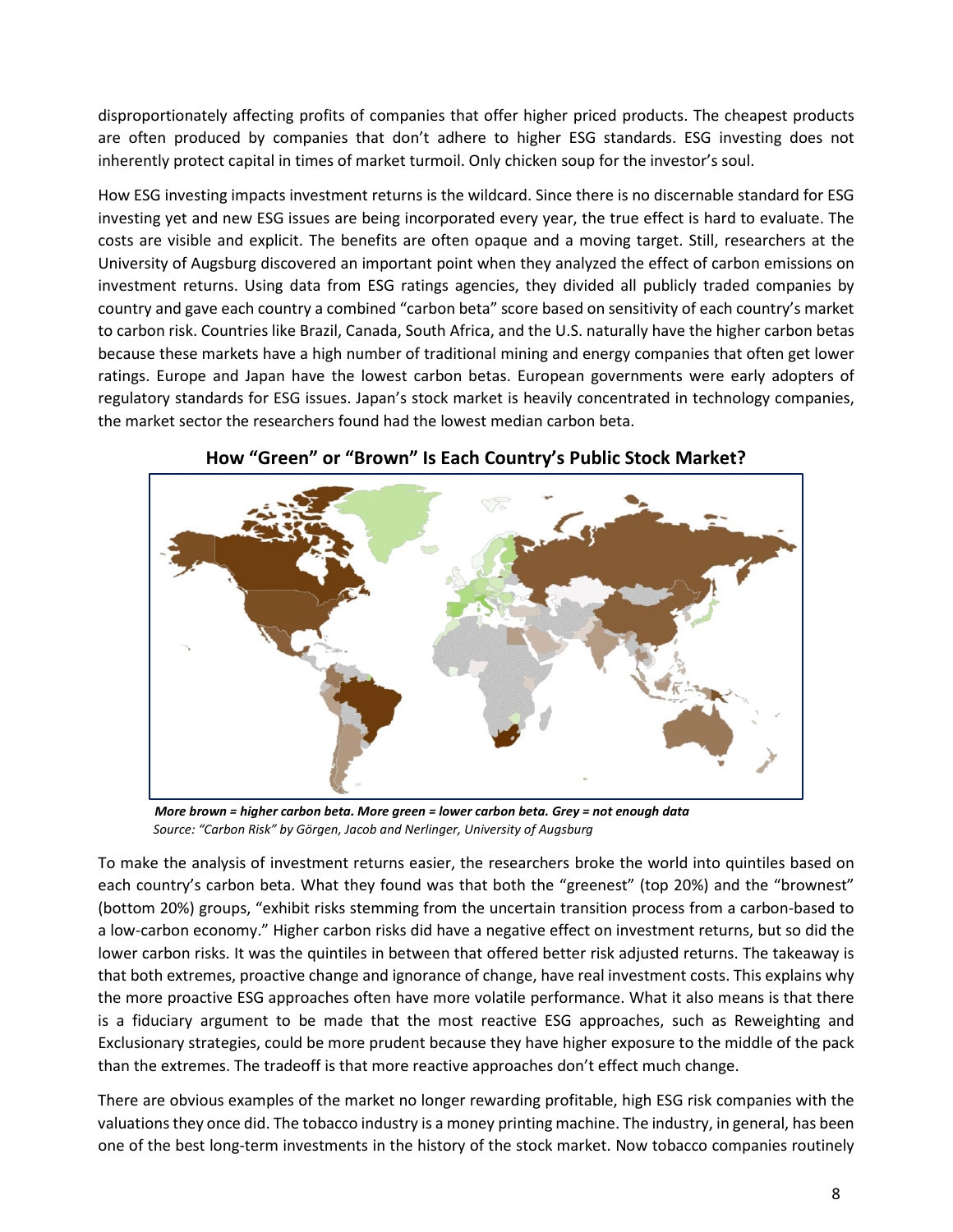trade at valuation ratios well below the market average and pay dividend yields well in excess of the broader market. This is a highly profitable industry with immense, recession resistant pricing power but is facing increasing societal concerns surrounding tobacco's social impact. Investors should not ignore that potential impact on investment returns.

On the other hand, the increasing popularity of ESG investing has also seen the valuations of unprofitable, lower ESG risk companies, even those that ultimately failed, trade well above average market valuation ratios. The short-term effect has been to drive those stock valuations higher than current earnings justify, a positive for early ESG investors. The longer-term effect is lower expectations for future returns as future earnings catch up, bringing valuation ratios lower. A negative for later ESG investors. It is estimated that 25% of new investment dollars in the U.S. are now going into ESG focused investment strategies. That percentage is near 50% for Europe<sup>9</sup>. That is the current trajectory that U.S. investors are on. Overall, global ESG investments have topped \$35 trillion, or 36% of all professionally managed assets $^{10}$ .

### **Conclusion: Where Does ESG Investing Go from Here?**

*"A repeating rhyme of history is a never-ending competition between explorers and exploiters. Exploiters here doesn't mean taking advantage of others – it means extracting some form of yield from a previously explored and discovered opportunity – but it sometimes results in it" – Josh Wolfe, Lux Capital*

In "The Emperor's New Clothes," the Emperor is obsessed with showing off to his constituents. His obsession leaves room for the swindlers to promise him the impossible, for a price. To an extent, Wall Street is the emperor and investors around the world are the constituents. The swindlers are still largely unknown. The regulators play some role in this story too, and it hasn't been a helpful one thus far. What seems obvious, though, is that Wall Street has attempted to set up a standardized process for rating corporations based on their perceived societal impact before there is a standardized corporate disclosure process. But Wall Street is putting the cart before the horse for a reason. There are career risks from both rejecting ESG investing (losing clients who increasingly desire it) and embracing it (regulatory trouble from overpromising and overcharging). Investors are demanding an opaque product and regulators are waiting to see how it shakes out before pouncing on who *they* think the swindlers are. Damned, if you do. Damned, if you don't.

For an investment manager, the risk of inaction on a client request is to slowly become irrelevant in a competitive industry. The risk of overpromising or overcharging is regulatory action. It's a risk Wall Street is willing to take. There are some truly pioneering explorers in the ESG realm, but there will inevitably be many exploiters who take advantage of an investor's willingness to pay more to invest according to their personal values. But the difference between *living* according to your values and *investing* according to your values is that you are asking someone who has never met you to interpret those values. It's the classic principal-agent problem. Each side has their own motivations. It's difficult to discern whether values truly align between the principal (investors) and the agent (investment manager), or if one side is taking advantage of the other's naivety for their own gain.

If the ESG investment trend continues to accelerate, ESG issues will start becoming incorporated into every investment manager's process regardless of ESG label. It's already happening. Almost every approved investment strategy on Arvest's trust platform, most of which are not ESG focused, have added a slide detailing their ESG evaluation process to their sales presentations within the last year or two. It is mostly reactive approaches focused on avoiding the worst ESG risks rather than proactively trying to force change, but the moralistic story sells. Who doesn't want to make the world a better place? Investment managers are remarkably good at incorporating new market realities into their investment processes, and even better at